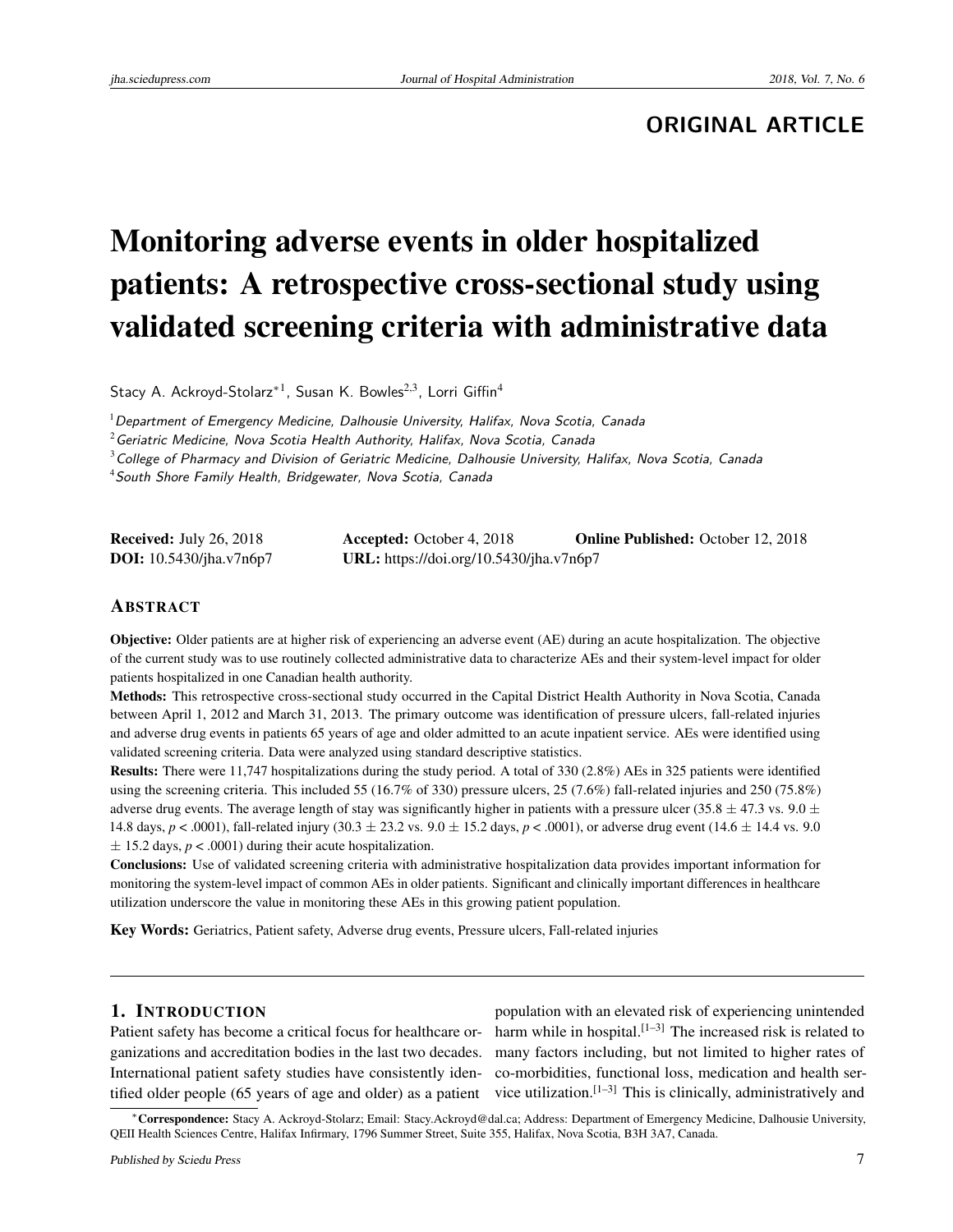financially important because it is a growing patient group that healthcare systems around the world are struggling to safely manage.

The term adverse event (AE) has been used to describe unintentional harm caused by medical care rather than the pa-tient's underlying disease.<sup>[\[2\]](#page-7-2)</sup> Although new terminology has been adopted to describe healthcare-related harm, at the time of the study the term AE was used. Common types of AEs experienced by older patients in hospital include pressure ulcers, fall-related injuries and adverse drug events. Hospital accreditation standards include required organizational practices and national patient safety goals related to the prevention of these types of  $AEs$ .<sup>[\[4,](#page-7-3)[5\]](#page-7-4)</sup> The tests for compliance highlight the need for monitoring mechanisms in order to measure performance and the effectiveness of improvement strategies.

Integral to the development of effective monitoring capability is the availability of reliable data. Approaches to monitoring AEs include incident reporting systems, trigger tools, retrospective health record reviews, computerized alert systems and analysis of routinely collected administrative data. Each approach has its strengths and limitations.<sup>[\[6,](#page-7-5)[7\]](#page-7-6)</sup> In trying to identify the optimal approach, there is inevitably a compromise between clinical detail, availability of system-level information and the data collection burden. The best monitoring approach and source(s) of data depend on the intended purpose but none are definitive. It has been argued that using multiple approaches to monitoring and use of a variety of data sources will give a more comprehensive view of the problem.[\[6–](#page-7-5)[8\]](#page-7-7) Notably, AE monitoring has often reflected the changing focus in patient safety. Error was a predominant focus in early studies however this has shifted to a broader focus on systems and harm. $[9, 10]$  $[9, 10]$  $[9, 10]$  The distinction between harm and error is important because the data source, monitoring approach and calculation of the economic burden may differ depending on the focus.

The Agency for Healthcare Research and Quality (AHRQ) funded early research that employed two different approaches to monitoring patient safety, one with a focus on errors and the other on patient injury or harm. The approaches are similar in that they are both based on diagnostic codes from the International Classification of Diseases (ICD) and are used with administrative hospitalization data. They differ in terms of the number and type of diagnostic codes and the exclusion criteria used in their case definitions. Specifically, the AHRQ Patient Safety Indicators (PSI) were developed to identify different types of potentially preventable AEs and those as-sociated with errors.<sup>[\[6\]](#page-7-5)</sup> For example, one of the PSIs is for decubitus or pressure ulcers. The PSI for pressure ulcers

has excluded patients with a pressure ulcer that is present on admission to ensure identification of those that occur during hospitalization and are thus potentially related to care in-hospital.<sup>[\[11\]](#page-7-10)</sup> While this is a valuable safety indicator, the strict exclusion criteria do not allow a complete enumeration of the financial burden associated with pressure ulcers in all patients.

The second monitoring approach funded by AHRQ focused on patient injury or harm and adopted a public health/surveillance framework to identify AEs using screening criteria based on diagnostic codes in administrative  $data.$ <sup>[\[10,](#page-7-9) [12\]](#page-7-11)</sup> The monitoring approach using a surveillance framework differs from the PSIs in that it has fewer exclusion criteria and uses a broader range of diagnosis codes, including medication-related codes. The case definition for pressure ulcers demonstrates the differences. In the former, patients with paralysis are also excluded in the PSI definition so as to restrict the indicator to pressure ulcers that are potentially preventable and not necessarily attributable to a person's medical condition.[\[11\]](#page-7-10) A monitoring approach that uses a surveillance framework does not exclude patients with pre-existing pressure ulcers and/or paralysis. A main administrative advantage to surveillance is improved capability for determining the overall costs associated with AEs such as pressure ulcers even if they are not potentially preventable or associated with error. As with any approach that utilizes administrative data, the surveillance approach has its unique limitations in terms of the quality and consistency of the coding. For example, coding standards require physician documentation to code a diagnosis. The documentation by physicians for some conditions such as pressure ulcers is often limited and therefore, these AEs are not always captured in the diagnostic codes in administrative data. $[11, 13]$  $[11, 13]$  $[11, 13]$  Screening criteria or flags for specific AEs derived from diagnostic codes found in administrative data have been validated in the US using ICD-9-CM $^{[10, 12]}$  $^{[10, 12]}$  $^{[10, 12]}$  $^{[10, 12]}$  $^{[10, 12]}$  and in Canada using ICD-10-CA.[\[14\]](#page-7-13) Administrative data have been used more commonly for surveillance of adverse drug events, but have also been used to monitor other types of  $AEs$ <sup>[\[6,](#page-7-5) [15–](#page-8-0)[17\]](#page-8-1)</sup> Although the use of screening criteria for patient harm has not been as widely adopted as the AHRQ PSIs, this approach has the potential to augment what is known from other sources such as incident reporting systems and offers an alternative for organizations that do not use the PSIs. However, it is not known if validated screening criteria for commonly occurring AEs in older patients admitted to acute care will yield information that is useful for informing organizational efforts to improve patient safety for this rapidly growing patient population. The objective of the current study was to use routinely collected administrative data to characterize AEs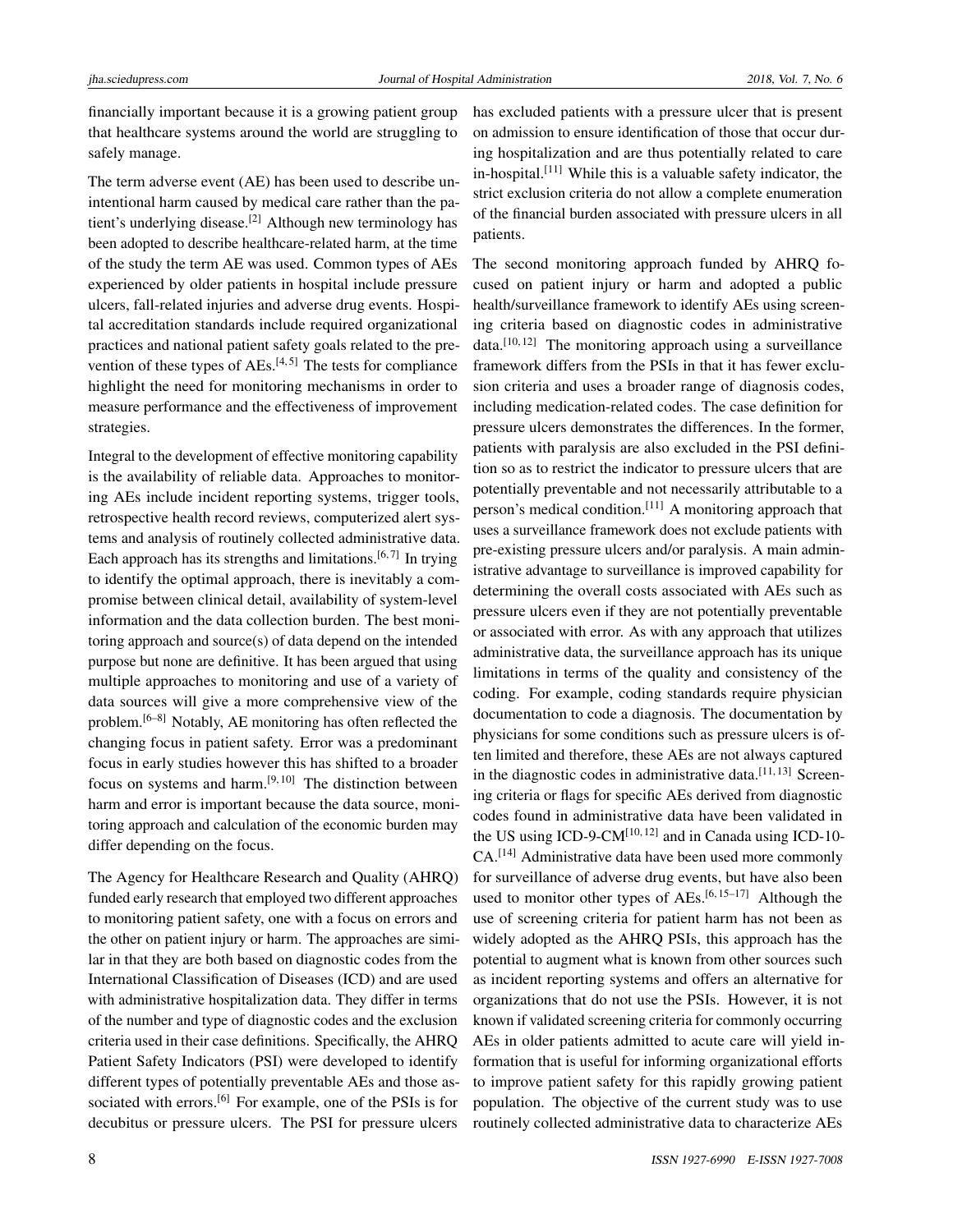and their system-level impact in older patients hospitalized in one provincial health authority in Canada.

# 2. METHODS

#### 2.1 Design and setting

This retrospective cross-sectional study took place in the former Capital District Health Authority (CDHA) in Nova Scotia, Canada between April 1, 2012 and March 31, 2013. Capital Health (currently the Central Zone of the Nova Scotia Health Authority) has approximately 34,400 admissions to acute care annually for patients of all ages in six different facilities. The inpatient facilities include five community hospitals and an academic health sciences centre. The latter has approximately 1,100 beds and manages the majority of acute admissions for the health authority. The study was reviewed and approved by the CDHA Research Ethics Board.

#### 2.2 Population

Older patients ( $> 65$  years) discharged from any of the CDHA acute inpatient units between April 1, 2012 and March 31, 2013 were eligible for inclusion in the study. For patients with more than one hospitalization during the study period, only the first hospitalization was included. Patients who spent any time in an alternate level of care (ALC) during their hospital admission were excluded from the study as they represent a distinct patient population.

#### 2.3 Data source

De-identified administrative hospitalization data were obtained from the Discharge Abstract Database (DAD) for a one-year fiscal period. For the DAD database, trained health information management professionals abstract and code information from a patient's hospital record using Canadian coding standards for the ICD, Tenth Revision, Canada (ICD-10-CA). The timeframe was selected in order to eliminate bias from seasonal variation and to generate populationbased data on hospitalizations. The data included information on demographics (e.g., age, gender), clinical course (e.g., diagnoses, diagnosis type indicators, co-morbidities, admission to an intensive care unit), utilization (e.g., length of stay) and disposition (e.g., discharge to nursing home) for all patients admitted to any of the acute care inpatient services at any of the hospitals within CDHA. The data included up to 25 diagnoses per patient and a diagnosis type indicator for each diagnosis. In Canada, a diagnosis type indicator is used to distinguish between conditions that were present at the time of admission (Type 1) and those that develop during a hospitalization (Type 2).<sup>[\[18\]](#page-8-2)</sup>

### 2.4 Outcome measure

Consistent with a surveillance approach, the primary outcome was an AE identified in administrative diagnostic data using previously validated screening criteria.<sup>[\[10,](#page-7-9) [14\]](#page-7-13)</sup> Adverse drug events were identified using the diagnostic codes developed by the Wisconsin Medical Injury Prevention Program  $(WMIPP)$ <sup>[\[10\]](#page-7-9)</sup> Their screening criteria use a combination of the ICD (ICD-9-CM) diagnosis and external cause of injury codes applied to administrative data. The diagnosis code describes the nature of the problem (e.g., localized skin eruption) and the external cause of injury codes identify the mechanism (e.g., adverse effect of antibiotic). In comparison with retrospective health record review by a clinician, a US-based validation study determined the screening criteria were 59.9% sensitive (95% CI 42.8-75.0) and 97.4% specific  $(95\% \text{ CI } 94.1 - 98.8)$ .<sup>[\[10\]](#page-7-9)</sup> In a validation study using Canadian data and other geriatric-specific screening criteria using ICD, Tenth Revision, Canada (ICD-10-CA) diagnostic codes for pressure ulcers, adverse drug events and fall-related injuries had an overall sensitivity and specificity exceeding 0.67 (95%) confidence interval: 0.56-0.99) and 0.89 (95% CI: 0.72-0.99) respectively.[\[14\]](#page-7-13)

The Discharge Abstract Database includes text descriptions of diagnostic codes. The text descriptions were compared with ICD codes for all positive records and only those that matched were considered to be positive for an AE. Information from text was included to minimize misclassification and to exclude AEs that were intentional in nature for adverse drug events. To be considered an AE related to the current hospitalization, the diagnosis type indicator had to be a Type 2 — indicating that the event occurred after hospital admission.[\[18\]](#page-8-2) Comorbid conditions were identified using the Elixhauser method to ensure consistency and completeness.[\[19\]](#page-8-3) Secondary outcome measures included hospital length of stay and disposition for those with and without an AE (as determined by the diagnostic code). The secondary outcome measures were intended to provide information on the potential usefulness of this specific monitoring approach in terms of informing organizational safety and quality initiatives.

## 2.5 Data analysis

Descriptive statistics were generated using STATA statistical software (STATA Corp., College Station TX, Version 9). Differences between those with and without an AE were compared using the  $\chi^2$  test for categorical data, an unpaired *t*-test for normally distributed continuous data and the Mann Whitney *U*-test for data that were not normally distributed. Data were not analyzed by hospital site as the number of eligible patients at some of the smaller community hospitals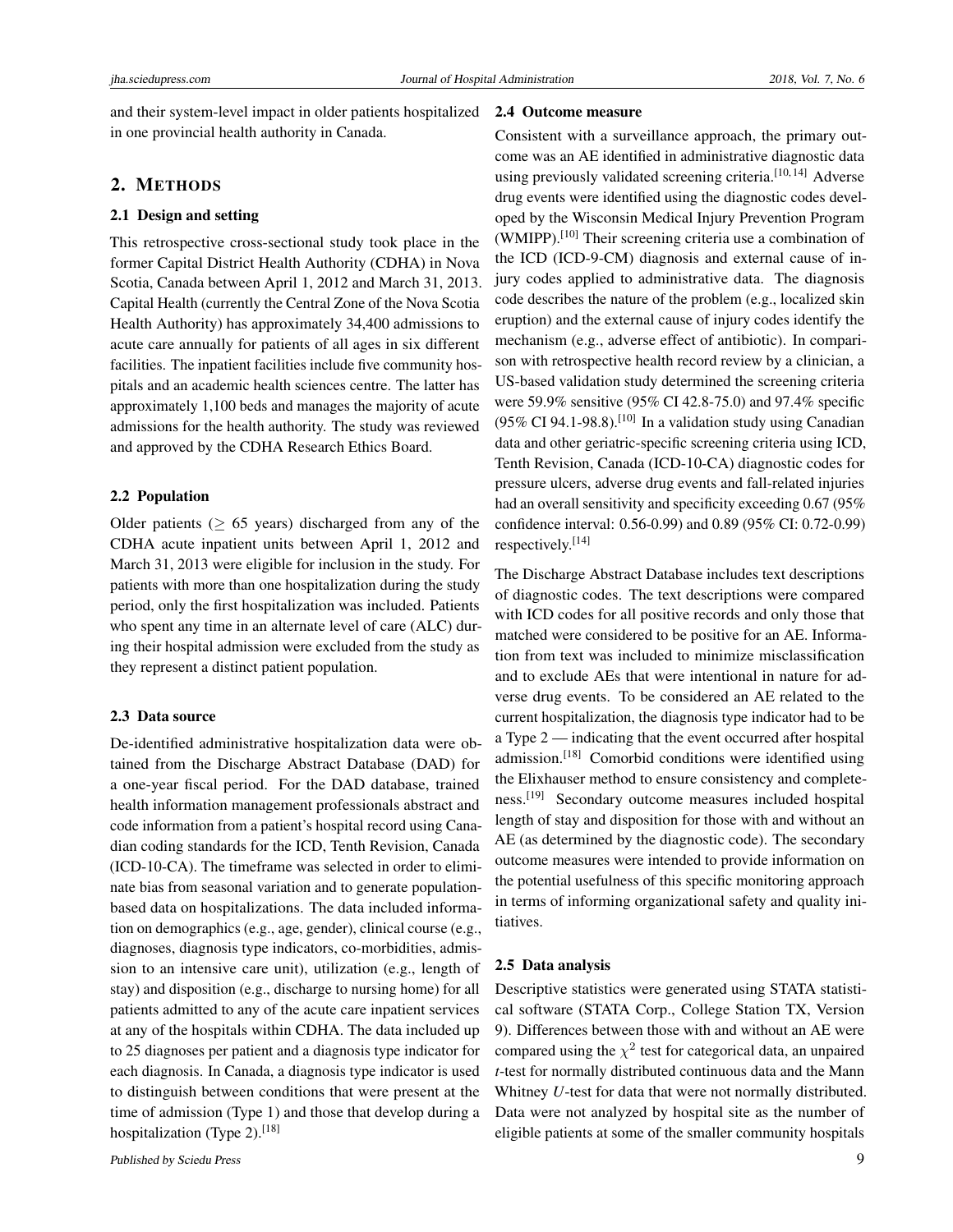was low. The reporting of the study adheres to the guidelines for strengthening the reporting of observational studies in epidemiology (STROBE).[\[20\]](#page-8-4)

# 3. RESULTS

There were 11,747 eligible patients discharged from any of the CDHA acute inpatient units during the study period. A total of 330 (2.8%) AEs in 325 patients were identified using the surveillance criteria. This included 55 (16.7% of 330) pressure ulcers, 25 (7.6%) fall-related injuries and 250 (75.8%) adverse drug events. All of the adverse drug events were coded as "adverse effects in therapeutic use" (Y40- Y59). The medications most commonly implicated in an AE were anti-coagulants  $(N = 34)$ , opioids and related analgesics  $(N = 31)$ , other neoplastic drugs  $(N = 29)$ , and nonsteroidal anti-inflammatory drugs  $(N = 22)$ .

Table 1. Clinical and demographic characteristics by AE status for patients  $\geq 65$  years discharged from acute care services at Capital Health between April 1, 2012-March 31, 2013

| Parameter                             | No AE $(N = 11,422)$ | Any AE $(N = 325)$ | $p$ -value         |
|---------------------------------------|----------------------|--------------------|--------------------|
| <b>Demographics</b>                   |                      |                    |                    |
| Mean age in years $(SD)^*$            | 75.8(7.9)            | 76.5(7.8)          | $\mathrm{NS}^{**}$ |
| Female                                | 5,492 (48.1%)        | 157 (48.3%)        | NS                 |
| Pre-existing co-morbidities*          |                      |                    |                    |
| Any co-morbidity? (Y/N)               | 2,854 (25.0%)        | 148 (45.5%)        | < .0001            |
| Average # of co-morbidities $(SD)$    | 0.3(0.7)             | 0.7(0.9)           | < .00001           |
| Fluid & electrolyte disturbance       | 477 (4.2%)           | $36(11.1\%)$       | < .0001            |
| Congestive heart failure              | 481 (4.2%)           | 27(8.3%)           | < 0.001            |
| Diabetes, complicated                 | 291 (2.6%)           | $15(4.6\%)$        | .02                |
| Renal disease                         | 92 (0.8%)            | $7(2.2\%)$         | .009               |
| Pulmonary circulation disorders       | 82 (0.7%)            | $8(2.5\%)$         | < 0.001            |
| Weight loss                           | 55 (0.5%)            | $7(2.2\%)$         | < 0.001            |
| Liver disease                         | $32(0.3\%)$          | $3(0.9\%)$         | .04                |
| Depression                            | 32 (0.3%)            | $3(0.9\%)$         | .04                |
| Peptic ulcer disease                  | $9(0.1\%)$           | $2(0.6\%)$         | .002               |
| Most responsible diagnosis***         |                      |                    |                    |
| Circulatory                           | 3,099 (27.1%)        | 66 (20.3%)         | .006               |
| Musculoskeletal                       | $1,048(9.2\%)$       | 12(3.7%)           | .001               |
| <b>Clinical course</b>                |                      |                    |                    |
| Ventilator use $(Y/N)$                | 817 (7.2%)           | $32(9.9\%)$        | <b>NS</b>          |
| ICU stay $(Y/N)$                      | 1,419 (12.4%)        | 51 (15.7%)         | <b>NS</b>          |
| Palliative (Y/N)                      | 540 (4.7%)           | 35 (10.8%)         | < .0001            |
| <b>System-related</b>                 |                      |                    |                    |
| EMS transport (Y/N)                   | 5,058 (44.3%)        | 193 (59.4%)        | < 0.001            |
| Main patient service - surgical (Y/N) | 5,535 (48.5%)        | 79 (24.3%)         | < .0001            |
| Mean ICU LOS in days (SD)             | 0.5(3.0)             | 1.3(5.1)           | < 0.02             |

Note. "Standard deviation; \*\*Not significant; \*\*\*Only diagnoses that are significant are included in this table

The baseline characteristics of the two groups (with and without an AE) are presented in Table 1. Patients who experienced an AE in hospital were slightly older, although the difference was not significant. Those with one or more preexisting co-morbidities were more likely to experience an AE. The most responsible diagnosis refers to one that has the greatest contribution to a patient's length of stay and resource use during their hospitalization.<sup>[\[18\]](#page-8-2)</sup> A lower proportion of patients with a most responsible diagnosis related to circulatory and musculoskeletal conditions experienced an AE during their hospitalization. There was a higher proportion of AEs in palliative patients, those transported to hospital by EMS and those admitted to a non-surgical service.

The average length of stay was significantly higher in patients experiencing a pressure ulcer  $(35.8 \text{ vs. } 9.0 \text{ days}, p < .0001)$ ,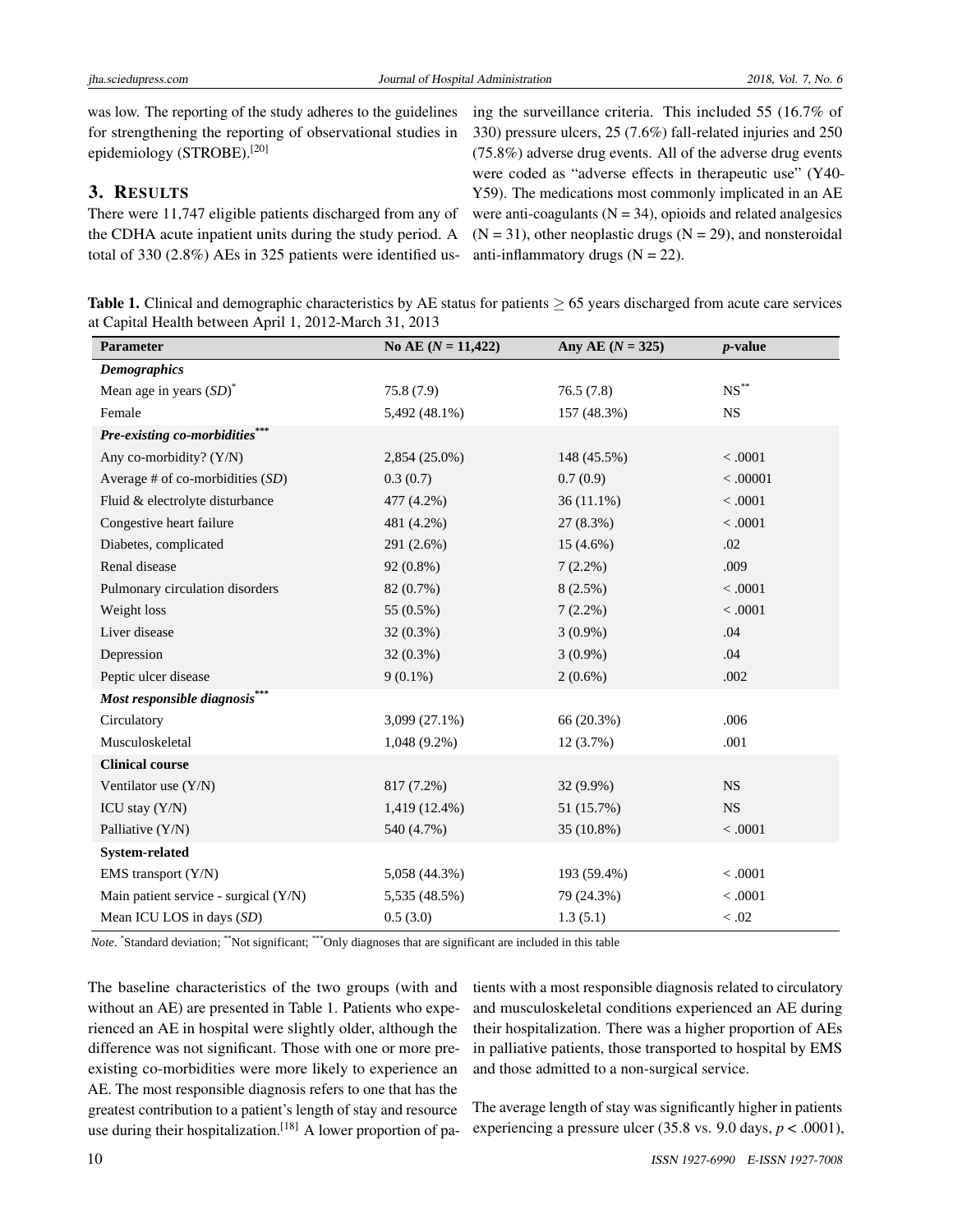fall-related injury (30.3 vs.  $9.0, p < .0001$ ), or adverse drug event (14.6 vs. 9.0 days,  $p < .0001$ ), during their hospitalization. Table 2 includes a calculation to demonstrate the incremental effect of an AE on hospital length of stay for the study patients. The differences in average length of stay are smallest for patients with adverse drug events. However this is countered by the high frequency of adverse drug events relative to the other types of AEs. Although the majority of

patients were discharged home with no support, there was a significantly lower proportion for patients with an AE (see Table 3). This group was also more likely to require support if discharged home and to be transferred to continuing care. The proportion of patients who died during their hospitalization was significantly higher amongst patients with an AE.

**Table 2.** Hospital length of stay by type of AE for patients  $\geq$  65 years discharged from acute care services at Capital Health between April 1, 2012-March 31, 2013

| <b>Adverse Event Status</b> | <b>Number of Events</b> | <b>Hospital Length of Stay in Days</b> |               |           | Total # of Excess Days |  |
|-----------------------------|-------------------------|----------------------------------------|---------------|-----------|------------------------|--|
|                             |                         | Average                                | <b>Median</b> | Range     |                        |  |
| No adverse event            | 11.422                  | 8.8                                    |               | 1-423     | $- -$                  |  |
| Pressure ulcer              | 55                      | 35.8                                   | 23            | $1 - 317$ | 1.485                  |  |
| Adverse drug event          | 250                     | 14.6                                   | Q             | 1-74      | 1,450                  |  |
| Fall-related injury         | 25                      | 30.3                                   | 27            | 1-84      | 537.5                  |  |

*Note*. \*Calculation: (Average LOS by type of AE – Average LOS for no AE) ×Number of events by type of AE = Total # of Excess Days (e.g., for pressure ulcers:  $[35.8-8.8] \times 55 = 27 \times 55 = 1,485$ 

| Table 3. Comparison of discharge disposition by AE status in patients $\geq 65$ years discharged from acute care services at |  |  |
|------------------------------------------------------------------------------------------------------------------------------|--|--|
| Capital Health April 1, 2012-March 31, 2013                                                                                  |  |  |

| <b>Parameter</b>                       | No AE $(N = 11,422)$ | Any AE $(N = 325)$ | <i>p</i> -value |
|----------------------------------------|----------------------|--------------------|-----------------|
| <b>Discharge Disposition</b>           |                      |                    |                 |
| Discharge home, no support             | $6,913(60.5\%)$      | 134 (41.2%)        | < 0.001         |
| Discharge to home setting with support | 1,989 (17.4%)        | 86 (26.5%)         | < .0001         |
| Transfer to acute inpatient care       | 1,199 (10.5%)        | 37 (11.4%)         | $NS^*$          |
| Transfer to continuing care            | 385 (3.4%)           | 19 (5.9%)          | .02             |
| Death                                  | 878 (7.7%)           | 46 (14.2%)         | < 0.001         |
| Other                                  | 58 (0.5%)            | $3(0.9\%)$         | NS              |

*Note*. \*Not significant

#### 4. DISCUSSION

#### 4.1 Patient safety and the aging population

The aging population is a critical consideration for the patient safety and quality improvement efforts of healthcare organizations globally. Older patients have higher rates of healthcare utilization and a demonstrated increase in the risk of experiencing unintended harm in healthcare.<sup>[\[1–](#page-7-0)[3\]](#page-7-1)</sup> Although our study focused on three types of AEs, other types of harm have also been described such as urinary tract infection and delirium.[\[17\]](#page-8-1) The literature reports highly variable rates of pressure ulcers  $(3.0\% - 25.1\%)^{[21, 22]}$  $(3.0\% - 25.1\%)^{[21, 22]}$  $(3.0\% - 25.1\%)^{[21, 22]}$  $(3.0\% - 25.1\%)^{[21, 22]}$  $(3.0\% - 25.1\%)^{[21, 22]}$  and fall-related injuries  $(4.1\n-10.0$  falls per 1,000 patient days)<sup>[\[23\]](#page-8-7)</sup> in older adults in acute care. This is likely due to the differences in study methods and case-finding definitions. Other studies that utilized similar screening criteria and methods as the current study were not restricted to patients 65 years and older, thus

making direct comparison difficult.<sup>[\[10,](#page-7-9) [12\]](#page-7-11)</sup>

In one Australian retrospective cohort study of potentially preventable in-hospital complications in patients over the age of 50, 4.2% of medical patients and 4.9% of surgical patients had a pressure ulcer. The study used administrative hospital discharge data and previously published "coding rules" to identify cases, including exclusion of patients with hemiplegia or quadriplegia.[\[17\]](#page-8-1) This differed from our study in that we included patients 65 years and older and did not exclude those with paralysis. In a US study of 500,000 randomly selected hospital discharge records, there were 109 (0.02%) pressure ulcers identified in administrative data. While this is lower than our finding of 55 pressure ulcers in 11,747 patients (0.5%), the US study differed in that it included all adult admissions and identified only the most serious pres-sure ulcers (Stage III or IV).<sup>[\[15\]](#page-8-0)</sup> In the same study, there were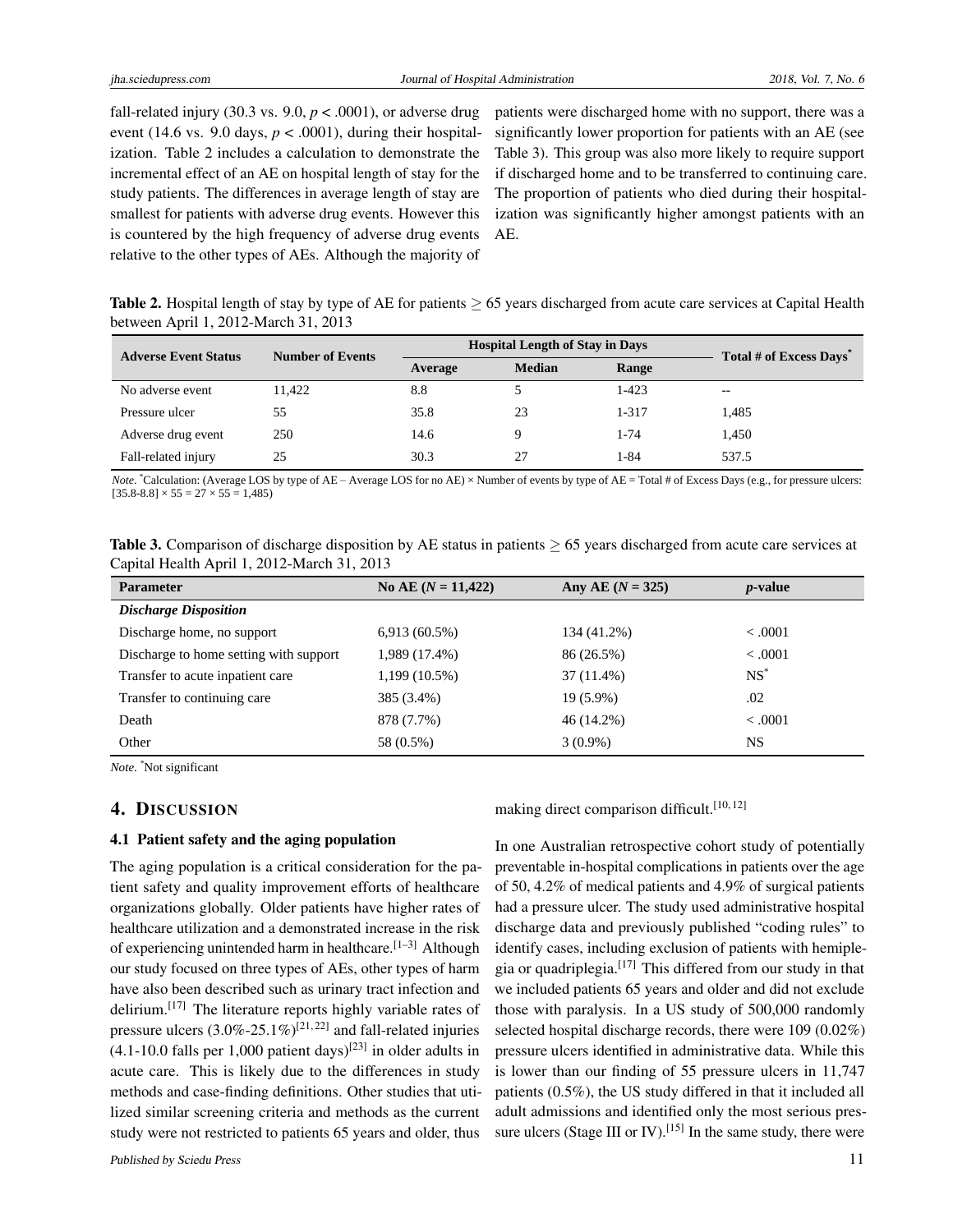190 (0.04%) patients with a fall-related injury.[\[15\]](#page-8-0) Waters et al. compared fall-related injuries identified through an incident reporting system with administrative hospital discharge data in 16 surgical and medical units for adults in one US teaching hospital. There were 2,406 falls identified (2.4% of patient stays) of which 380 resulted in an injury (0.4%). Their case definition for fall-related injuries found in administrative data was restricted to predominantly orthopaedic injuries and missed cases involving other types of injuries (e.g., intracranial hemorrhage) that were included in records from the incident reporting system.[\[16\]](#page-8-8) Our study finding of 0.2% of patients experiencing a fall-related injury is within the range reported in these studies, but caution must still be exercised given the variability in the diagnostic codes and exclusion criteria used in case definitions. This is particularly evident for monitoring adverse drug events where case definitions are even more variable.

A systematic review identified a total of 827 ICD-10 codes that have been used in published literature to describe adverse drug events.[\[24\]](#page-8-9) This large range offers potentially important codes that will help to identify adverse drug events, but also makes comparisons problematic. In a German study using ICD-10-GM codes for adverse drug events identified in administrative hospitalization data, approximately 0.7% of admissions were caused by adverse drug events. A further 5.3% of hospital admissions were associated with an adverse drug event, but causality was not established. It is not possible to compare this directly to our study in that the German study included all adult admissions.[\[25\]](#page-8-10) In a previous study at one of the hospitals in the same organization and using the same screening criteria as the current study, there were 26 adverse drug events identified in 982 (2.6%) patients 65 years and older admitted to acute care.<sup>[\[26\]](#page-8-11)</sup> This is consistent with the current study results of 250 (2.1% of 11,747) adverse drug events. The finding of a higher proportion of adverse drug events relative to other types of AEs is consistent with other literature.[\[2\]](#page-7-2) Although there is variability in study methods and case definitions, the consistency of this finding likely reflects higher use of medications and physiologic changes that predispose older adults to unintended effects of certain medications.[\[27\]](#page-8-12)

The consequences of AEs are more significant in older patients, in part due to diminished physiologic reserve and resiliency, although this is not necessarily evident from the relatively low number of comorbidities found in our study population.<sup>[\[2,](#page-7-2) [27\]](#page-8-12)</sup> The significant personal cost to patients is reflected in the differences we found in disposition and length of stay for those experiencing an AE. They were less likely to be discharged home and more likely to need support upon discharge or to be transferred to continuing care.

Regardless of the type of unintended harm identified in our study, patients experiencing an AE had a significantly longer length of stay in hospital. This has been a consistent finding in other patient safety studies involving older adults.  $[1, 2, 15]$  $[1, 2, 15]$  $[1, 2, 15]$  $[1, 2, 15]$  $[1, 2, 15]$ It is important to note that we were unable to ascertain a causal relationship. More advanced analyses are needed to control for confounding factors in order to strengthen our understanding of the association between AEs and utilization data. Although our results are preliminary, the differences in our secondary outcome measures suggest that the screening criteria can yield potentially useful information for an organization to identify AEs and to monitor the effectiveness of improvement activities. Our study focused on acute care only by excluding patients who had been transferred to an ALC while awaiting placement in a long-term care facility. Thus the prolonged length of stay for those patients experiencing an AE illustrates the opportunity cost of AEs in terms of the availability of acute care beds. This has important implications for the healthcare system.

## 4.2 System-level impact of AEs

Hospitals frequently experience higher volumes of older adults seeking care. This is compounded by limited availability of acute care beds for those needing to be admitted. As a result, admitted patients are often boarded in the emergency department until a hospital bed becomes available. This has contributed to levels of emergency department crowding that have reached crisis levels in many jurisdictions.<sup>[\[28\]](#page-8-13)</sup> Although the results of the study do not confirm a causal relationship between AEs and a prolonged hospital stay it demonstrates the importance of monitoring AEs to determine the nature and impact of the problem, identify potentially modifiable risk factors and evaluate the effectiveness of prevention strategies.

An acknowledged challenge in monitoring patient safety for older patients is distinguishing an AE from disease progression.[\[1\]](#page-7-0) Understanding potentially modifiable contributors to hospital length of stay is one practical example of the challenge. In our study, there was a positive association between hospital length of stay and all types of AEs. What is less clear, is the extent to which the increased length of stay is directly attributable to the AE rather than to age-related factors (e.g., functional decline), however it is likely a combination of the two. Although it was beyond the scope of this study, the use of administrative data enables a population-based approach to monitoring that permits an objective determination of the relative contributions of various factors by generating adjusted risk estimates which control for other common age-related factors such as pre-existing co-morbidities.

Organizations monitor patient safety in a variety of ways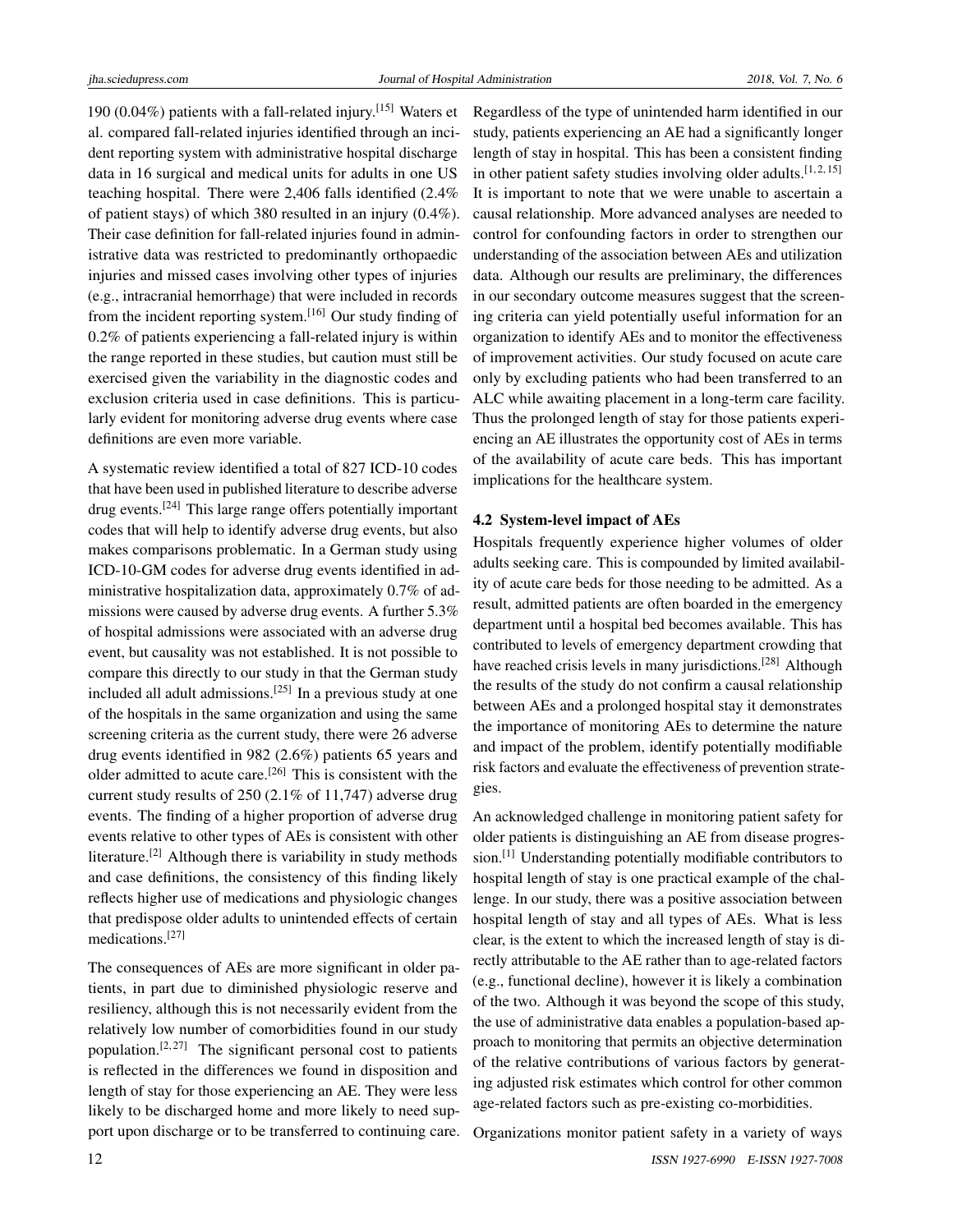using different methods and case definitions. The ideal approach needs to be tailored to each organization and will depend on factors such as availability of data, capacity for advanced analyses, infrastructure and the data collection burden. While broadening the number of diagnostic codes and minimizing the exclusion criteria in case definitions differs from some of the more established patient safety measures such as the Patient Safety Indicators, Bankowitz et al. contend that it can provide a "more complete picture" of the harm experienced by patients and support monitoring activities.[\[15\]](#page-8-0) This suggests the potential for organizations to more fully utilize available data sources to inform their patient safety and quality improvement efforts.

# 4.3 Capitalizing on data sources to inform patient safety and quality improvement efforts

#### 4.3.1 *Voluntary incident reporting systems*

Hospitals have invested substantially in infrastructure and human resources for strengthening systems for monitoring patient safety. A very common approach to monitoring is through a voluntary incident reporting system. This approach offers clinically important details about specific events. Although the number of events can be monitored over time there are several limitations with relying solely on data from a reporting system. Several studies have described the issue of under-reporting<sup>[\[6,](#page-7-5) [8,](#page-7-7) [29\]](#page-8-14)</sup> and the limited ability to calculate rates that can be monitored over time.<sup>[\[29\]](#page-8-14)</sup> Noble et al. describe the potential for systematic bias for certain events leading to challenges in monitoring trends. They also describe a participation bias related to higher rates of reporting by nurses compared with physicians. If data from a reporting system are the sole source for establishing organizational priorities, these biases may change the focus.[\[29\]](#page-8-14) However, the information gathered from reporting systems can be augmented with other sources of data.

#### 4.3.2 *Administrative data*

Routinely collected administrative data offer another source for monitoring AEs without having to rely on active incident reporting by health care professionals. The data are coded using recognized standards and are available in many countries around the world. Core data elements typically include demographics, utilization data (e.g., LOS), procedure codes and diagnoses using ICD codes.<sup>[\[15,](#page-8-0) [30\]](#page-8-15)</sup> Although use of administrative data to detect AEs likely under-estimates the extent of the problem, it generates important system-level information about the impact of AEs. The additional days in hospital for those experiencing a pressure ulcer or adverse drug event in our study exceeded 1,400 acute care bed days. Although we used an admittedly crude calculation to determine excess

days, this suggests enormous patient- and system-level costs. There is further potential to use administrative data in casecosting to refine estimates of the financial burden of AEs and cost-savings associated with prevention strategies.<sup>[\[15\]](#page-8-0)</sup>

Administrative data have been used for surveillance of adverse drug events, fall-related injuries, hospital-acquired pneumonia and complications related to devices and procedures in several different countries.[\[6,](#page-7-5) [10,](#page-7-9) [12,](#page-7-11) [16,](#page-8-8) [25,](#page-8-10) [30,](#page-8-15) [31\]](#page-8-16) The Canadian Institute for Health Information (CIHI) in collaboration with the Canadian Patient Safety Institute (CPSI) recently developed a new measure of hospital harm. Their Hospital Harm Framework has four categories including harm associated with procedures, healthcare-associated infection, healthcare-/medications and patient accidents. CPSI built on the work by developing a guide with resources for using the Hospital Harm Measure.<sup>[\[32\]](#page-8-17)</sup> In the US, the Quality and Safety Review System (QSRS) is a more advanced patient safety surveillance system designed to include clinical information from health records and to permit hospitals and health systems to monitor rates of AEs and trends over time.<sup>[\[33,](#page-8-18) [34\]](#page-8-19)</sup> Although not all countries have the infrastructure or resources for such sophisticated systems, the concept of surveillance for harm reduction can be scaled as needed in settings with more limited resources using routinely collected administrative data to augment existing sources of information on AEs.

#### 4.3.3 *Using multiple sources of data*

Reliance on a single data source for monitoring AEs has several limitations. Studies have demonstrated only modest overlap in the number and types of AEs identified through various detection methods such as health record review and incident reporting.<sup>[\[6–](#page-7-5)[8,](#page-7-7) [35\]](#page-8-20)</sup> Certain detection methods are more likely to identify particular types of events.<sup>[\[7\]](#page-7-6)</sup> In their study using multiple approaches to identifying adverse drug events, Jha et al. determined that the health record review method was more likely to identify symptom-related events (e.g., change in mental status). However, it was also the most expensive and resource-intensive of the detection methods requiring 55 person-hours per week to implement.[\[35\]](#page-8-20) Gaps in event detection can be mitigated through "triangulation" of the data from multiple sources.[\[6\]](#page-7-5) Taylor et al. suggest that triangulation is a "realistic trade-off" between methods that yield important clinical detail, but with a high burden for data collection, and methods using available data.<sup>[\[6\]](#page-7-5)</sup> This triangulation of data from multiple sources will provide a better overall understanding of the problem and may help to identify processes and/or systems that have common contributions to AEs as well as opportunities for improvement. A practical challenge with triangulation is the need for a unique identifier (to eliminate duplicates) which may be especially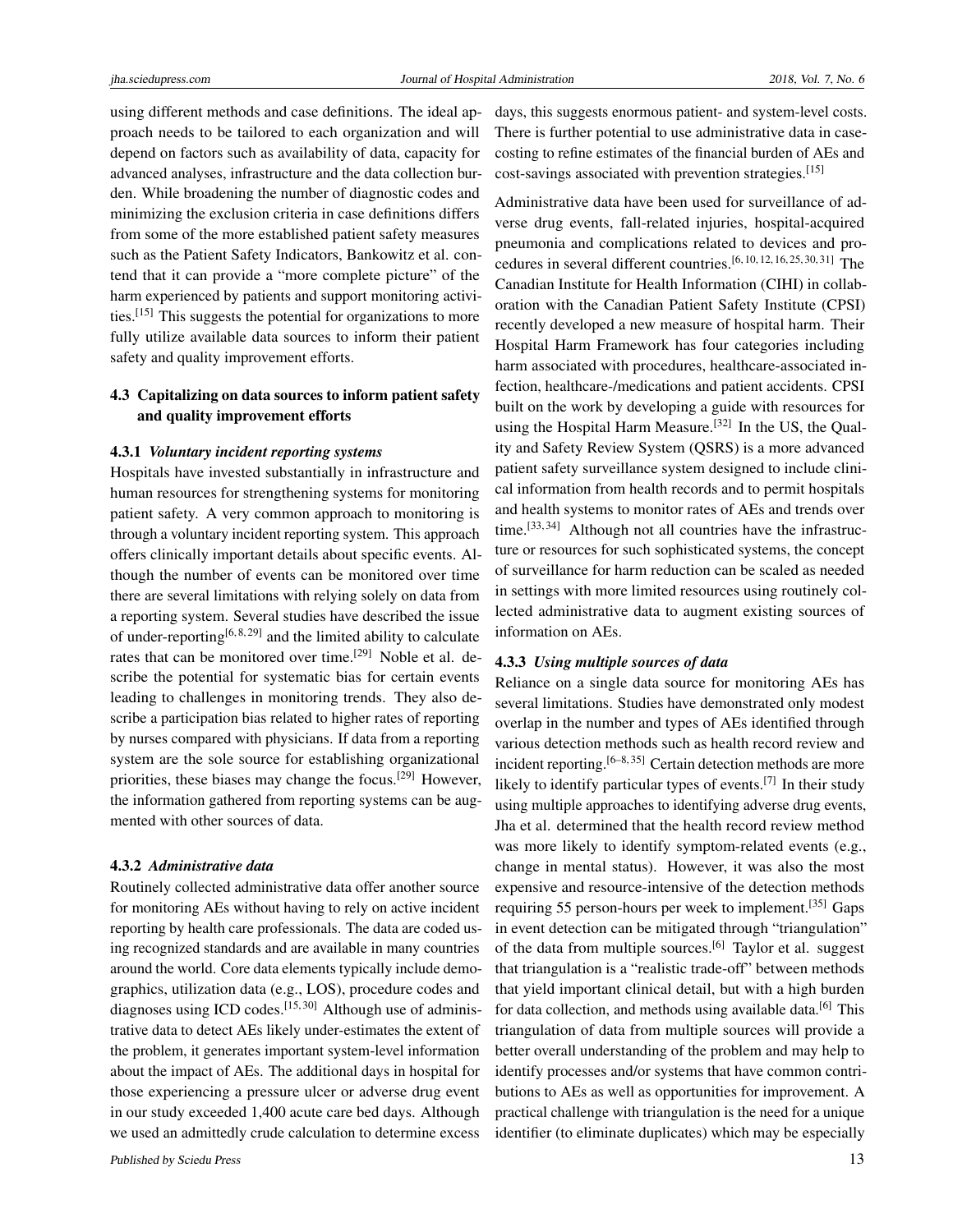difficult in anonymous reporting systems. Although using a variety of data sources and formats will enhance the monitoring capability, each organization will need to tailor the specific approach to their local needs taking into account available data sources and resources.

# 4.4 Limitations

This study took place in one Canadian health authority and as such, the results may not be generalizeable to other settings. This limitation is mitigated by the use of the ICD diagnostic codes and validated screening criteria as well as the inclusion of data from different types of hospitals in the health authority. Our analyses are preliminary and it is acknowledged that the differences in hospital length of stay and mortality between those with and without an AE may be due to other factors that were not controlled for in the analysis. Administrative data have known limitations including insufficient clinical detail and variability in the accuracy of the coding and the timing with respect to the presence of an AE. In Canadian hospitals, diagnosis typing is used to identify AEs present-on-admission.

# 5. CONCLUSIONS

The integration of multiple clinical and administrative data sources shows potential as a cost-effective, efficient and more comprehensive approach to the identification and ongoing monitoring of AEs. While the use of administrative data is not intended to replace existing mechanisms, it can be a particularly useful tool to support organizations in their efforts to achieve accreditation standards in terms of monitoring AEs and demonstrating the impact of prevention strategies for different types of AEs.

#### ACKNOWLEDGEMENTS

The authors wish to gratefully acknowledge Ms. Lisa Dillman, Nova Scotia Health Authority for her assistance with data acquisition. This study was funded by the Canadian Institutes of Health Research with a Pilot Projects in Aging Catalyst Grant.

# CONFLICTS OF INTEREST DISCLOSURE

The authors declare they have no conflicts of interest.

#### **REFERENCES**

- <span id="page-7-0"></span>[1] Long SJ, Brown KF, Ames D, et al. What is known about adverse events in older medical hospital inpatients? A systematic review of the literature. Int J Qual Health Care. 2013; 25(5): 542-54. PMid: 23925507. <https://doi.org/10.1093/intqhc/mzt056>
- <span id="page-7-2"></span>[2] Merten H, Zegers M, de Bruijne MC, et al. Scale, nature, preventability and causes of adverse events in hospitalized older patients. Age Ageing. 2013; 42(1): 87-93. PMid: 23087046. [https:](https://doi.org/10.1093/ageing/afs153) [//doi.org/10.1093/ageing/afs153](https://doi.org/10.1093/ageing/afs153)
- <span id="page-7-1"></span>[3] Rothschild JM, Bates DW, Leape LL. Preventable Medical Injuries in Older Patients. Arch Intern Med. 2000; 160: 2717-28. PMid: 11025781. [https://doi.org/10.1001/archinte.160](https://doi.org/10.1001/archinte.160.18.2717) [.18.2717](https://doi.org/10.1001/archinte.160.18.2717)
- <span id="page-7-3"></span>[4] Accreditation Canada. Required organizational practices. Handbook. 2017 [cited July 25 2018]. Available from: [https://accreditat]( https://accreditation.ca/required-organizational-practices/) [ion.ca/required-organizational-practices/]( https://accreditation.ca/required-organizational-practices/)
- <span id="page-7-4"></span>[5] 2018 Hospital national patient safety goals. [cited July 25 2018]. Available from: [https://www.jointcommission.org/assets](https://www.jointcommission.org/assets/1/6/2018_HAP_NPSG_goals_final.pdf ) [/1/6/2018\\_HAP\\_NPSG\\_goals\\_final.pdf](https://www.jointcommission.org/assets/1/6/2018_HAP_NPSG_goals_final.pdf )
- <span id="page-7-5"></span>[6] Taylor JA, Gerwin D, Morlock L, et al. Triangulating case-finding tools for patient safety surveillance: a cross-sectional case study of puncture/laceration. Inj Prev. 2011; 17: 388-393. PMid: 21546524. <https://doi.org/10.1136/ip.2010.029108>
- <span id="page-7-6"></span>[7] Naessens JM, Campbell CR, Huddleston JM, et al. A comparison of hospital adverse events identified by three widely used detection methods. Int J Qual Health Care. 2009; 21(4): 301-07. PMid: 19617381. <https://doi.org/10.1093/intqhc/mzp027>
- <span id="page-7-7"></span>[8] Olsen S, Neale G, Schwab K, et al. Hospital staff should use more than one method to detect adverse events and potential adverse events: incident reporting, pharmacist surveillance and local real-time record review may all have a place. Qual Saf Health Care. 2007; 16(1):

40-4. PMid: 17301203. [https://doi.org/10.1136/qshc.2005.](https://doi.org/10.1136/qshc.2005.017616) [017616](https://doi.org/10.1136/qshc.2005.017616)

- <span id="page-7-8"></span>[9] de Vries EN, Ramrattan MA, Smorenburg SM, et al. The incidence and nature of in-hospital adverse events: a systematic review. Qual Saf Health Care. 2008; 17: 216-23. PMid: 18519629. <https://doi.org/10.1136/qshc.2007.023622>
- <span id="page-7-9"></span>[10] Layde PM, Meurer LN, Guse CE, et al. Patient safety monitoring: identification of medical injuries using hospital discharge data. In Henricksen K, Battles JB, Marks E, Lewin DI, eds. Advances in Patient Safety: From Research to Implementation. Rockville (MD): Agency for Healthcare Research and Quality; 2005. 119-32 p. Available from: [https://www.ncbi.nlm.nih.gov/books/NBK2050](https://www.ncbi.nlm.nih.gov/books/NBK20501/) [1/](https://www.ncbi.nlm.nih.gov/books/NBK20501/)
- <span id="page-7-10"></span>[11] Zrelak PA, Utter GH, Tancredi DJ, et al. How accurate is the AHRQ patient safety indicator for hospital-acquired pressure ulcer in a national sample of records? J Healthc Qual. 2015; 37(5): 287-97. PMid: 24118246. <https://doi.org/10.1111/jhq.12052>
- <span id="page-7-11"></span>[12] Hougland P, Nebeker J, Pickard S, et al. Using ICD-9-CM codes in hospital claims data to detect adverse events in patient safety surveillance. In Henricksen K, Battles JB, Keyes MA, Grady ML, eds. Advances in Patient Safety: New Directions and Alternative Approaches. Rockville (MD): Agency for Healthcare Research and Quality; 2008. Available from: [https://www.ncbi.nlm.nih.g](https://www.ncbi.nlm.nih.gov/books/NBK43647/) [ov/books/NBK43647/](https://www.ncbi.nlm.nih.gov/books/NBK43647/)
- <span id="page-7-12"></span>[13] Thoroddsen A, Sigurjonsdottir G, Ehnfors M, et al. Accuracy, completeness and comprehensiveness of information on pressure ulcers recorded in the patient record. Scand J Caring Sci. 2012; 27(1): 84- 91. PMid: 22630335. [https://doi.org/10.1111/j.1471-671](https://doi.org/10.1111/j.1471-6712.2012.01004.x) [2.2012.01004.x](https://doi.org/10.1111/j.1471-6712.2012.01004.x)
- <span id="page-7-13"></span>[14] Ackroyd-Stolarz S, Bowles SK, Giffin L. Validating administrative data for the detection of adverse events in older hospitalized patients.